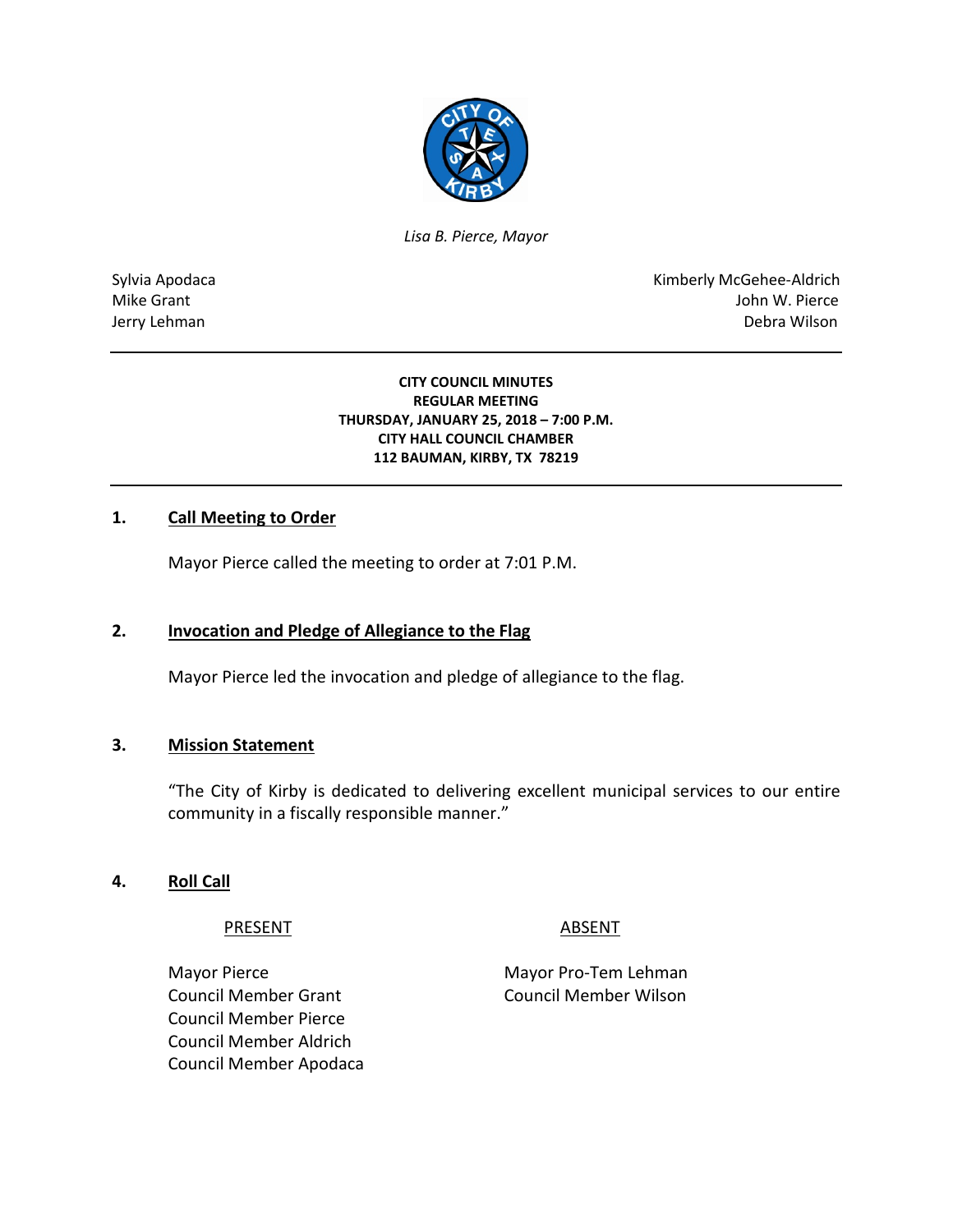## **5. Citizen Participation**

There were not any citizens signed up to speak

#### **6. Consideration Of Minutes:**

#### a. Regular Meeting Of January 11, 2018

Council Member Aldrich moved to approve the minutes with the correction, on page six change San Antonio Contractors to San Antonio Constructors; seconded by Council Member Apodaca. With all voting, "aye" the motion carried with a 5-0 vote.

AYES: 5 NAYES: 0

## **7. Discussion And Possible Action**

# a. Discussion And Possible Action In Regard To A Potential Street Maintenance And Reconstruction Bond Election In 2018

City Manager Vernon introduced Anne Burger, Hill Top Securities, to provide an update on the potential street maintenance and reconstruction bond election in 2018.

Anne Burger addressed the City Council informing them of the following: The updated tax rolls show a value of approximately \$287,730,426; 50% of the related tax levy is San Antonio's for 15 years; therefore, their analysis assumed utilizing approximately 50% of the increased value; and the amortization term of 19 years is based on weighted average life of projects; currently market rates plus 75 basis points off-set interest rate volatility. She said they will revise the analysis again in advance of the February 8, 2018 meeting, so that City Council will have the most current information prior to making this decision.

## b. Discussion And Possible Action On An Agreement For Towing Services

City Manager Vernon stated there were proposals submitted by Johnny's Wrecker Service and Road Runner Towing and there are representatives from each company present.

Chief Bois reviewed the proposals with Council. After discussing the differences between the two proposals, Chief Bois recommended Road Runner Towing.

Mayor Pierce thanked the representatives from the towing companies for attending the meeting.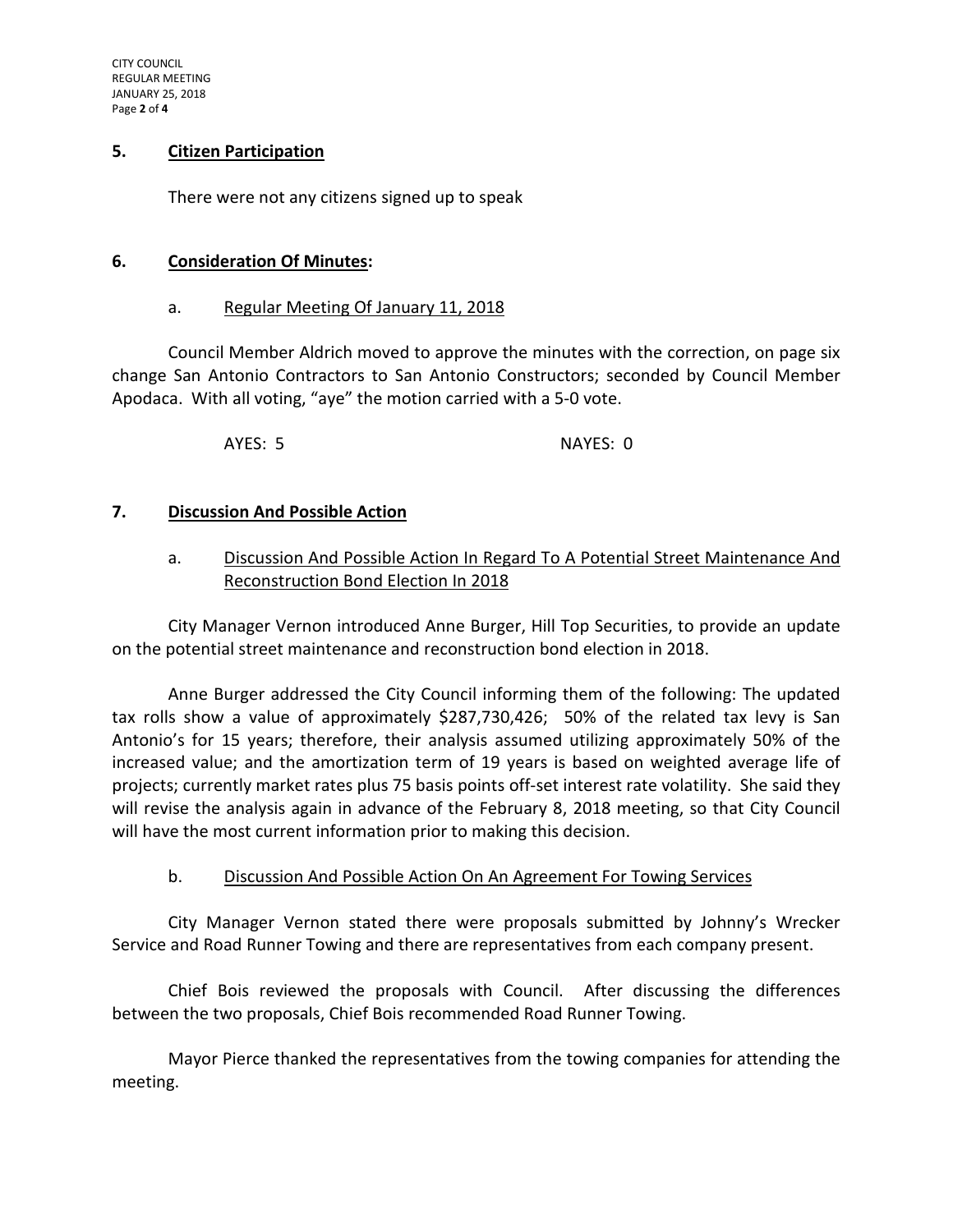Council Member Grant moved to approve the Road Runner Towing contract for services; seconded by Council Member Aldrich. With all voting, "aye" the motion carried with a 5-0 vote.

AYES: 5 NAYES: 0

# c. Discussion And Possible Action To Renew The City Of Kirby's GIS System

City Manager Vernon informed Council that last fiscal year Council approved the purchase of a Geographic Information system through ESRI. The cost to renew the online program and maintain the desktop program through March 31, 2019 is \$3,714.29. She explained the benefits of using the GIS System and being able to store our own maps. This will require a budget amendment. There will be training available for staff to be able to use the System and she said she is comfortable with a 90 day training period.

Mayor Pierce asked that this item be placed on the June 28, 2018 Council agenda to provide an update on the staff training on the System.

Council Member Pierce moved to renew the City of Kirby GIS system in the amount of \$3,714.29 to be added into the fiscal budget; seconded by Council Member Grant. With all voting, "aye" the motion carried with a 5-0 vote.

AYES: 5 NAYES: 0

d. Discussion And Possible Action On Progress Of Construction Activity On 2017 Water Mains Replacement Project

Gilbert Salas, Public Works Director, provided a timeline identifying the progress with the 2017 Water Mains Replacement Project.

Mayor Pierce voiced her concerns with the project. As a city we need to be doing more, whether it's public works or city engineer coming to look at the progress of projects.

Council Member Grant said the bid specs must identify that there will be someone controlling traffic and enforcing safety measures such as covering any holes when someone goes to lunch.

## **8. Requests and Announcements**

a. Requests By Mayor And Council Members For Items To Be Placed On Future City Council Agendas And Announcements On City Events/Community Interests